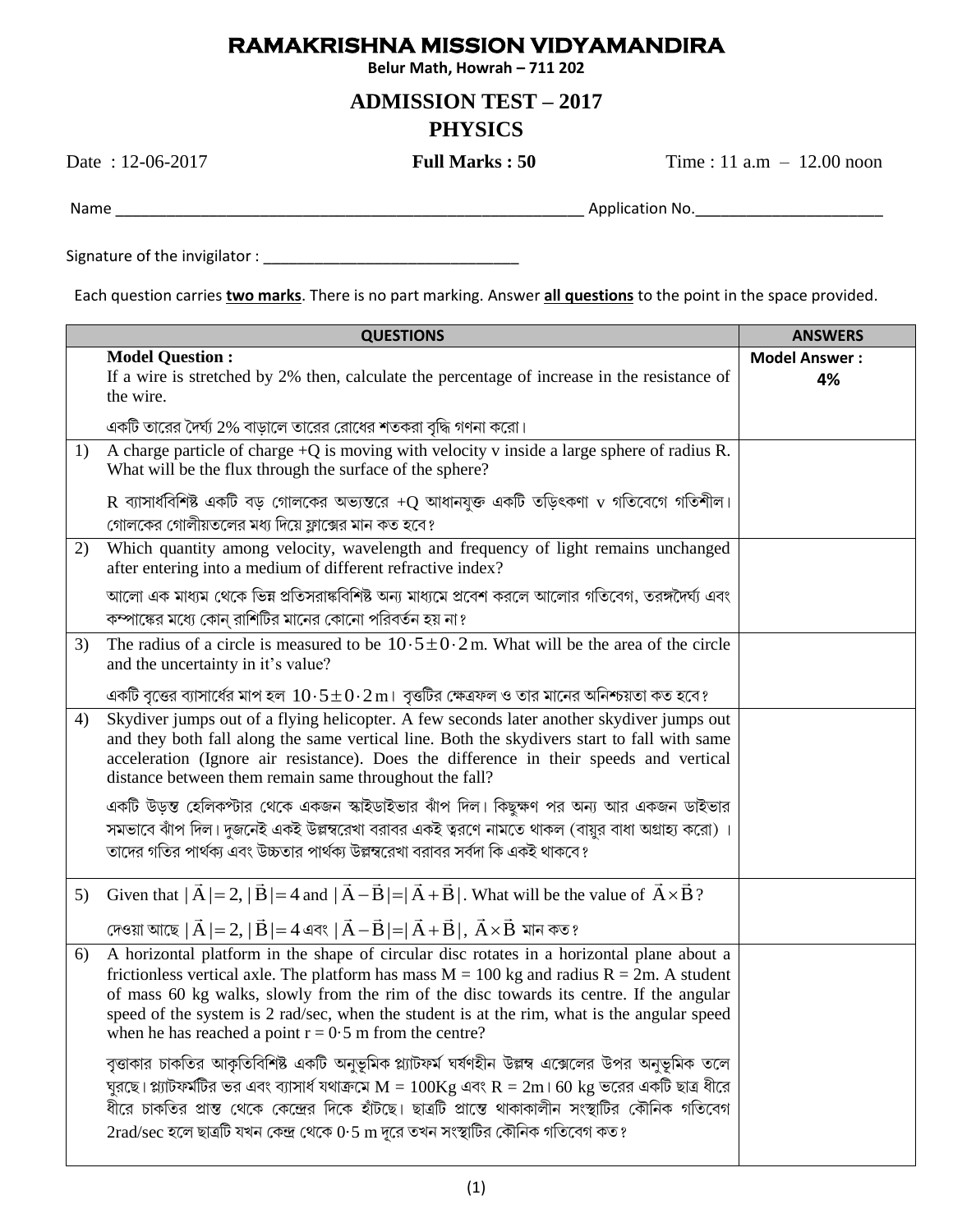| 7)<br>A body falling freely from a given height $H$ hits on inclined plane in its path at a height $h$ .<br>As a result of this impact the direction of the velocity of the body becomes horizontal. For                                                                                                                                                                                                        |  |
|-----------------------------------------------------------------------------------------------------------------------------------------------------------------------------------------------------------------------------------------------------------------------------------------------------------------------------------------------------------------------------------------------------------------|--|
| what value of $\frac{h}{H}$ the body will take maximum time to reach the ground?                                                                                                                                                                                                                                                                                                                                |  |
| একটি বস্তু বাধাহীন ভাবে $H$ উচ্চতা থেকে নতিযুক্ত তলে $h$ উচ্চতায় আঘাত করল। এর ফলে বস্তুটির গতিবেগ                                                                                                                                                                                                                                                                                                              |  |
| অনুভূমিক হলে, $\displaystyle{\frac{h}{H}}$ এর কোন মানের জন্য বস্তুটি ভূমিতে পৌছাতে সর্বাধিক সময় নেবে?                                                                                                                                                                                                                                                                                                          |  |
| A spherical black body with a radius of 12 cm radiates 450W power at temperature 400K.<br>8)<br>What will be the radiated power if the radius is reduced to 25% of its initial value keeping<br>the temperature same?                                                                                                                                                                                           |  |
| $12 \text{ cm}$ ব্যাসার্ধের একটি গোলকাকার কৃষ্ণবস্তু $400 \text{K}$ তাপমাত্রায় $450 \text{W}$ শক্তি বিকিরণ করে। তাপমাত্রা একই<br>রেখে গোলকটির ব্যাসার্ধ কমিয়ে প্রাথমিক মানের 25% করলে শক্তি বিকিরণ কত হবে?                                                                                                                                                                                                    |  |
| In the figure, infinite number of small spheres<br>9)<br>Y↑<br>each of mass m are placed one by one on the x<br>axis at distances $\pi$ , $2\pi$ , $3\pi$ , $\infty$ . What is the<br>$2\pi$<br>$\frac{4\pi}{2}$ 6 $\pi$<br>magnitude of gravitational field intensity at the<br>$\overrightarrow{O}$<br>$3\pi$<br>origin O?                                                                                    |  |
| চিত্রে প্রদর্শিত O মূলবিন্দু থেকে x অক্ষের উপর প্রতিটি m ভরের ক্ষুদ্র গোলকাকার অসীমসংখ্যক বস্তু একটি<br>একটি করে $\pi$ , $2\pi$ , $3\pi$ , $\infty$ দূরত্বে রাখা হল। মূলবিন্দুতে মহাকর্ষীয় ক্ষেত্র প্রাবল্যের মান কত ?                                                                                                                                                                                         |  |
| 10) A block Q of mass M is placed on a horizontal<br>surface. The co-efficient of static friction between<br>Q<br>the block and the surface is $\mu$ . Another block P is                                                                                                                                                                                                                                       |  |
| hung at the point O of the system shown in figure<br>by a spring of mass m and force constant K. What<br>is the maximum mass of the block P such that the<br>block Q does not slip on the surface? (connecting<br>P<br>string AOB is unstreachable and massless)                                                                                                                                                |  |
| অনুভূমিক তলের উপর M ভরের একটি ব্লক $\mathrm{Q}$ রাখা আছে। ব্লক এবং অনুভূমিক তলের মধ্যবর্তী স্থিত ঘর্ষণ<br>গুণাঙ্ক $\mu$ । চিত্রে প্রদর্শিত সংস্থানটির $\rm O$ বিন্দুতে $\rm m$ ভর এবং $\rm K$ বলধ্রুবকবিশিষ্ট একটি স্প্রিং এর সাহায্যে অপর<br>একটি ব্লক P ঝোলানো আছে। অনুভূমিক তলের উপর রাখা ব্লকটি পিছলে না যাবার শর্তে P ব্লকটির ভর<br>সর্বাধিক কত হবে? (সংযুক্তকারী সুতো $\rm{AOB}$ অপ্রসারণযোগ্য এবং ভরহীন) |  |
| 11) The bob of a simple pendulum is released from a position A as shown<br><u> 7777777</u><br>in figure. The length of the pendulum and mass of the bob are $\ell$ and<br>m respectively. If 10% of the initial energy of the pendulum is<br>dissipated as heat energy due to the friction of air resistance then<br>what will be the velocity of the bob when it reaches the lowermost<br>B<br>point B?        |  |
| একটি সরল দোলকের দোলকপিণ্ডটিকে চিত্রে প্রদর্শিত A অবস্থান থেকে ছাড়া হল। সরলদোলকটির কার্যকর<br>দৈর্ঘ্য এবং দোলকপিণ্ডটির ভর যথাক্রমে $\ell$ এবং ${\bf m}$ । যদি দোলকটির প্রাথমিক শক্তির $10\%$ বায়ুর বাধাজনিত<br>ঘর্ষণের ফলে তাপশক্তিরূপে অপচয় হয় তবে সর্বনিম্ন বিন্দু B অবস্থানে বস্তুটির বেগ কত হবে?                                                                                                         |  |
| 12) In the figure, find the steady output voltage $V_0$ .<br>$C_{1}$                                                                                                                                                                                                                                                                                                                                            |  |
| চিত্রে প্রদর্শিত স্থির আউটপুট ভোল্টেজ $\mathsf{V}_0$ নির্ণয় করো।<br>www<br>$R_1$<br>$R_2 \leqslant C_2$                                                                                                                                                                                                                                                                                                        |  |
|                                                                                                                                                                                                                                                                                                                                                                                                                 |  |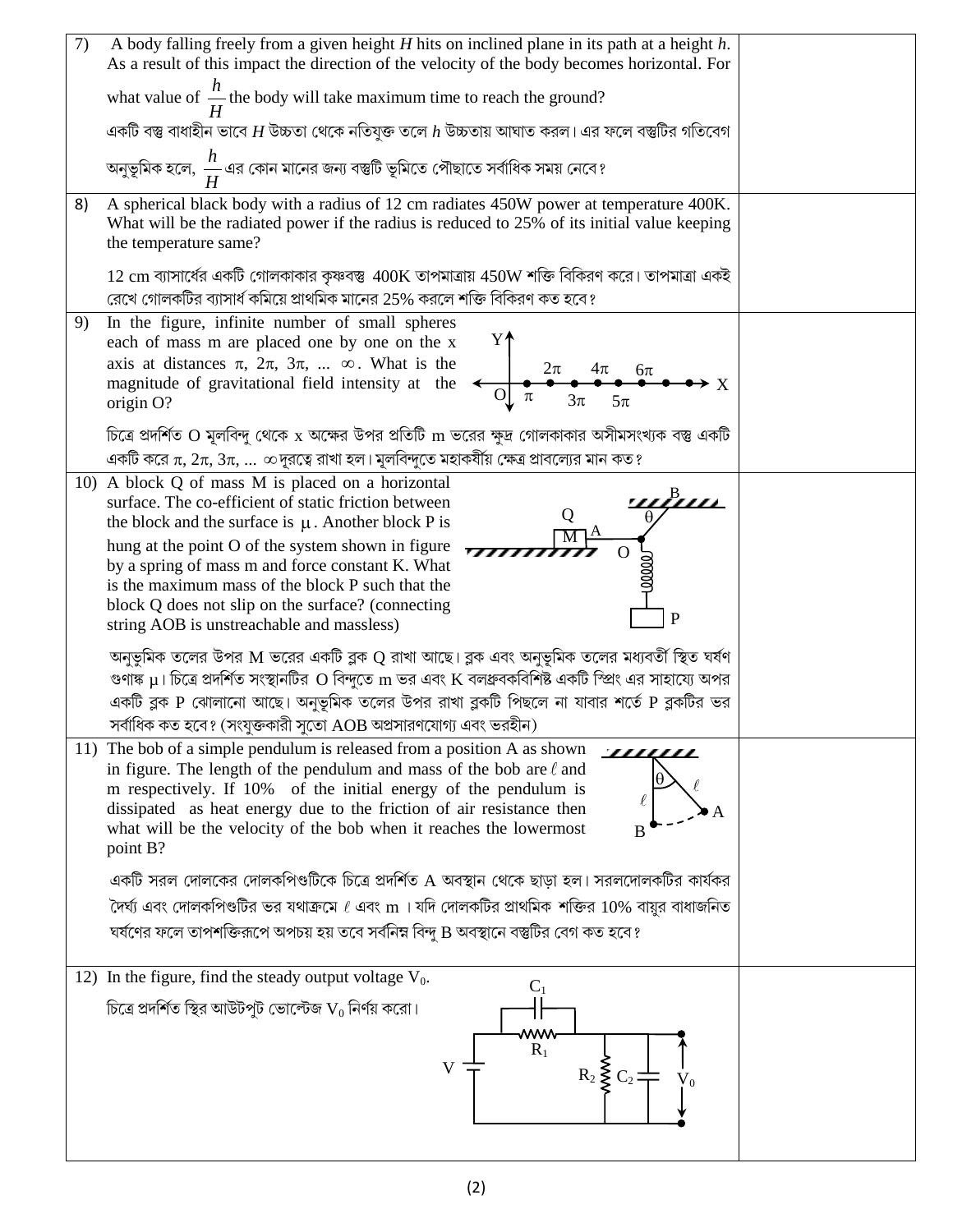|  | 13) A transverse wave propagating along x-direction reflects from a reflector kept at $x = 0$ .                                                                          |  |
|--|--------------------------------------------------------------------------------------------------------------------------------------------------------------------------|--|
|  | The superimposed wave at $(x, t)$ is given by                                                                                                                            |  |
|  | $y(x, t) = 18\cos(\omega t)\cos(kx) + 2\sin(\omega t)\sin(kx)$ .<br>Write down the equations of incident and reflected waves.                                            |  |
|  |                                                                                                                                                                          |  |
|  | $\rm{_X}$ অক্ষগামী একটি তিৰ্যক তরঙ্গ $\rm{_X} = 0$ তে রাখা একটি প্রতিফলকে প্রতিফলিত হল। $\rm{(x,~t)}$ -তে সমাপতিত                                                        |  |
|  | তরঙ্গ হলঃ $y(x, t) = 18\cos(\omega t)\cos(kx) + 2\sin(\omega t)\sin(kx)$                                                                                                 |  |
|  | আপাতিত ও প্রতিফলিত তরঙ্গের সমীকরণ লেখো।                                                                                                                                  |  |
|  | 14) An electron travels at a velocity v through a uniform magnetic field B. What will be the<br>work done on the electron if the angle between B and v is $30^{\circ}$ ? |  |
|  | একটি সুষম চৌম্বক ক্ষেত্র B-এর মধ্যে একটি ইলেকট্রন, $v$ বেগে গতিশীল। B এবং $v$ এর মধ্যে কোণ 30° হলে<br>ইলেকট্রনের উপর কৃতকার্য্য কত হবে?                                  |  |
|  | 15) Find the relation between time and displacement for a constant powered engine which drives                                                                           |  |
|  | a car in a straight line.                                                                                                                                                |  |
|  | সরণ ও সময়-এর মধ্যে সম্পর্ক বের কর যখন স্থির ক্ষমতাযুক্ত একটি ইঞ্জিন কোন গাড়িকে সমবেগে সরলরেখা<br>বরাবর নিয়ে যায়।                                                     |  |
|  | 16) A square of side L is made by uniform conducting wires AB, BC, CD                                                                                                    |  |
|  | and DA. A current I enters at E at the midpoint of AB and leaves from<br>B<br>F at the mid point of DC. What will be the magnetic field at the centre                    |  |
|  | of the square?                                                                                                                                                           |  |
|  | $\mathbf{F}$<br>একই রকম ধাতব তার AB, BC, CD, DA দিয়ে L বাহু বিশিষ্ট একটি বর্গক্ষেত্র তৈরী                                                                               |  |
|  | C<br>করা হল। প্রবাহমাত্রা I, AB বাহুর মধ্যবিন্দু E দিয়ে প্রবেশ করে এবং CD বাহুর $\, {\rm D} \,$                                                                         |  |
|  | মধ্যবিন্দু F দিয়ে নির্গত হয়। বর্গক্ষেত্রের মধ্যবিন্দুতে চৌম্বকক্ষেত্র কত হবে?                                                                                          |  |
|  |                                                                                                                                                                          |  |
|  | 17) A cylindrical tank having cross-sectional area S is filled with water to a height of 3m. A                                                                           |  |
|  | circular hole of cross-sectional area $a$ is opened at a height of 1m from the bottom. If                                                                                |  |
|  | $\left(\frac{a}{\mathbf{S}}\right)^2 = 0.3$ , then what is the velocity with which water emerges from the hole?                                                          |  |
|  | S প্রস্থচ্ছেদবিশিষ্ট একটি চোঙাকৃতি ট্যাঙ্কের 3m উচ্চতা পর্যন্ত জল রাখা আছে। ট্যাঙ্কটির তলদেশ থেকে $1\mathrm{m}$                                                          |  |
|  | উচ্চতায় ট্যাঙ্কটির গায়ে $a$ প্রস্থচ্ছেদবিশিষ্ট একটি ছিদ্র করা হল। যদি $\left(\frac{a}{\mathsf{c}}\right)^2=0\cdot3$ হয়, তাহলে ছিদ্র থেকে জল<br>$S_{\lambda}$          |  |
|  | কত বেগে নিৰ্গত হবে ?                                                                                                                                                     |  |
|  | 18) Consider a uniform circular plate of radius r and mass m. Now a concentric small circular                                                                            |  |
|  | hole of radius a $(r > a)$ is created in the disc. What will be the moment of inertia of this                                                                            |  |
|  | system about an axis perpendicular to its plane and passing through a point located at a                                                                                 |  |
|  | distance $\frac{a}{2}$ from the origin?                                                                                                                                  |  |
|  | একটি সুষম বৃত্তাকার চাকতির ভর এবং ব্যাসার্ধ যথাক্রমে m এবং r । চাকতিটিতে a ব্যাসার্ধবিশিষ্ট (r > a)                                                                      |  |
|  | একটি ছোট সমকেন্দ্রিক বৃত্তাকার ছিদ্র করা হল। বৃত্তাকার চাকতির পৃষ্ঠতলের সঙ্গে লম্বভাবে থাকা এবং কেন্দ্র                                                                  |  |
|  | থেকে $\frac{a}{2}$ দূরত্বে অবস্থিত অক্ষের সাপেক্ষে সংস্থাটির জড়তা ভ্রামক কত হবে?                                                                                        |  |
|  |                                                                                                                                                                          |  |
|  | 19) Two solid spheres A and B of same material have radii $r_1$ and $r_2$ respectively. A and B are                                                                      |  |
|  | heated to a temperature T <sub>1</sub> and T <sub>2</sub> respectively. If $r_1 = 2r_2$ and T <sub>2</sub> = 2T <sub>1</sub> then determine the                          |  |
|  | ratio of the rate of loss of heat of A and B. [Surroundings of both the spheres are identical                                                                            |  |
|  | and have temperature T]                                                                                                                                                  |  |
|  | একই উপাদানের দুটি নিরেট গোলক A এবং B এর ব্যাসার্ধ যথাক্রমে $r_1$ এবং $r_2$ । A এবং B গোলকদুটিকে                                                                          |  |
|  | যথাক্রমে $T_1$ এবং $T_2$ উষ্ণতায় উত্তপ্ত করা হল। যদি $r_1 = 2r_2$ এবং $T_2 = 2T_1$ হয় তাহলে A ও B গোলকের                                                               |  |
|  | তাপ হ্রাসের হারের অনুপাত নির্ণয় করো। [গোলক দুটি T উষ্ণতাবিশিষ্ট একই পারিপার্শ্বিক অবস্থায় রাখা আছে]                                                                    |  |